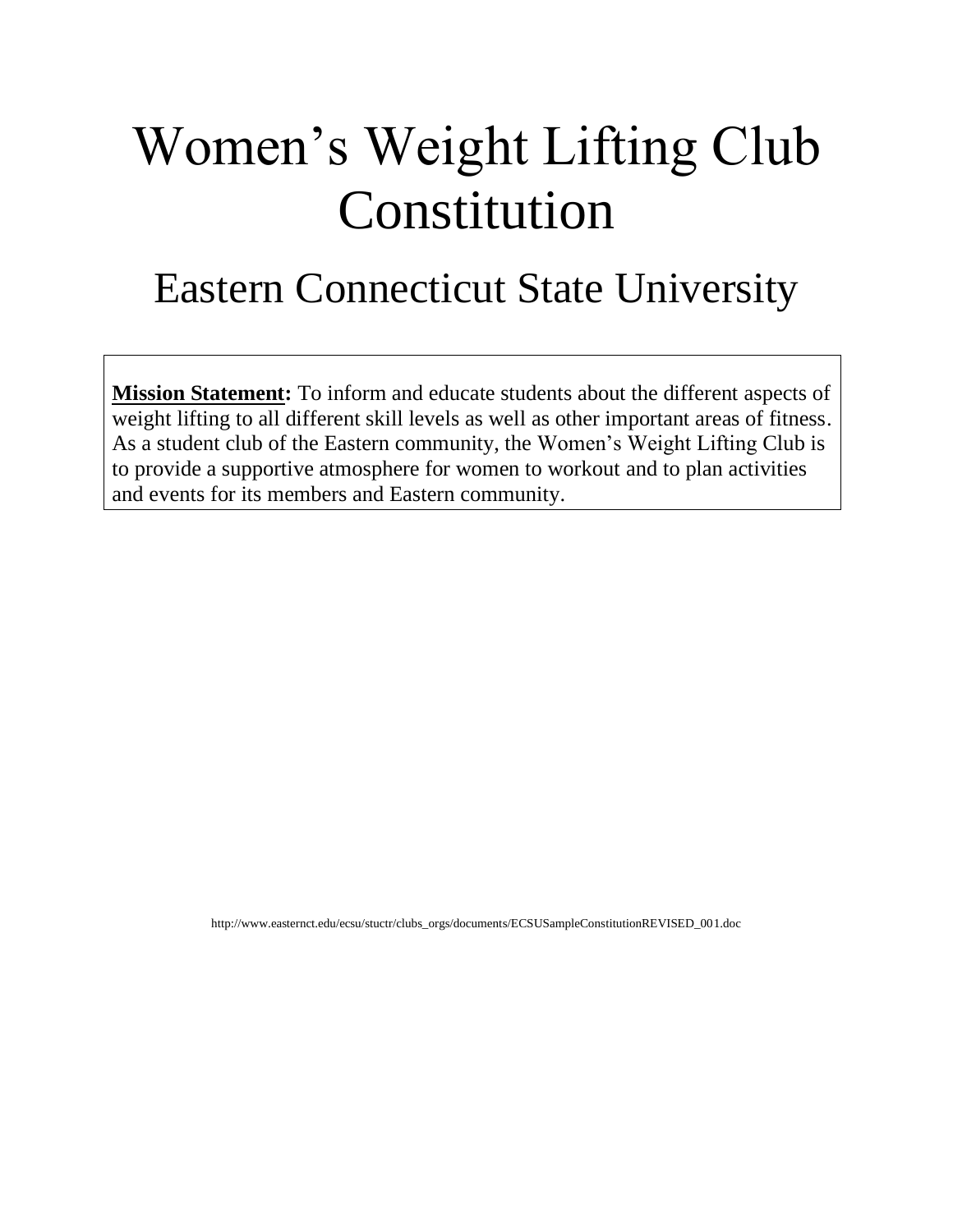#### **ARTICLE I - NAME**

The name of this club shall be Women's Weight Lifting of Eastern Connecticut State University.

#### **ARTICLE II - PURPOSE**

It shall be the purpose of this organization to provide a supportive atmosphere for women to learn and practice weight lifting, to learn and teach others about the best ways to weight lift. Our goal is to get women healthier and to get more women to love weight lifting. **ARTICLE III - MEMBERSHIP**

### Section 1 This organization will be open to all students currently registered at

- Eastern Connecticut State University.
- Section 2 Anyone who attends two consecutive meetings will be considered a voting member of the Women's Weight Lifting Club. However, anyone who has two inexcusable absences from regular meetings during the same semester will lose their voting privileges.
- Section 3 Any voting member unable to attend a meeting for an excusable reason may vote by an absentee ballot.
- Section 4 Membership shall not be denied to any student because of race, religion, gender, color, ancestry, national origin, age, sexual orientation, disability or veteran status except as sanctioned by federal or state law.

#### **ARTICLE IV - EXECUTIVE BOARD & OFFICERS**

- Section 1 The membership of the Executive Board shall consist of the President, Vice-President, Secretary, and Treasurer. The Faculty Advisor shall serve as a non-voting ex-officio member of the Executive Board.
- Section 2 The Executive Board shall have general supervision of the affairs of the organization between its regular business meetings and shall make policy recommendations to the organization. The Executive Board shall be subject to the rules of the organization and shall not act in conflict with actions taken by the organization.
- Section 3 The Executive Board shall have the power to establish all standing and ad hoc committees of the organization. The President, with the advice and consent of the Executive Board, shall have the power to appoint the chairpersons of all standing and ad hoc committees.
- Section 4 The Executive Board shall meet weekly during the academic year. Meetings of the Executive Board shall be called by the President of the organization.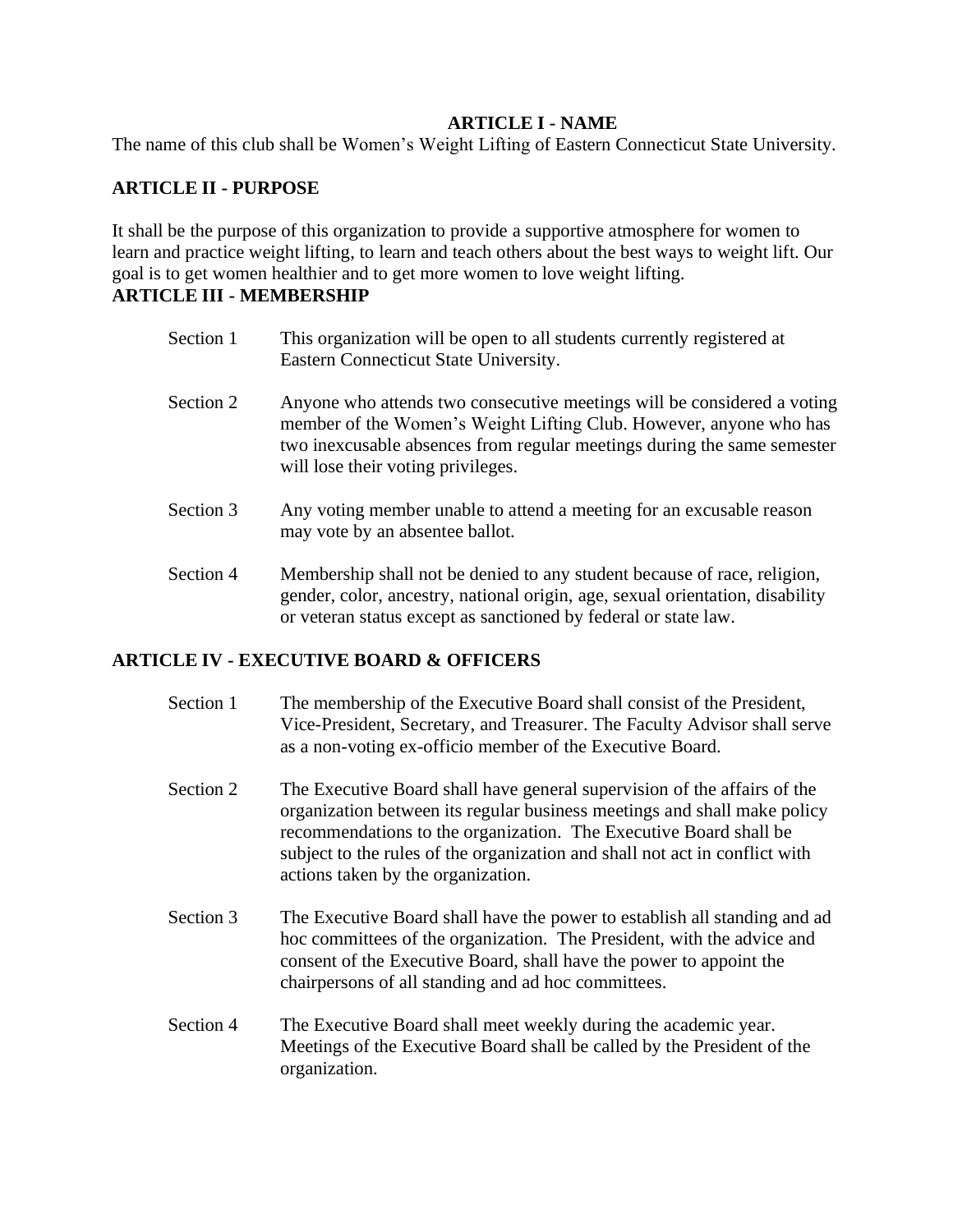Section 5 A majority of the membership of the Executive Board shall constitute a quorum. All decisions made by the Executive Board shall be by a majority vote of the members present and voting.

#### **ARTICLE V - ENUMERATION OF POWERS AND DUTIES OF OFFICERS**

Officers shall perform the duties prescribed by this constitution and by the parliamentary authority adopted by the organization. Duties shall include but shall not be limited to the following.

Section 1 The President shall:

- a. prepare the meeting agendas;
- b. have the power to call executive board meetings and all regular and special meetings of the organization;
- c. sign all official papers related to the club (including financial paperwork in the absence of the treasurer);
- d. have the power, with the advice and consent of the Executive Board, to appoint the chairpersons of all standing and ad hoc committees;
- e. appoint a temporary secretary to take minutes when the secretary is absent;
- f. act as the spokesperson for the organization;
- g. be an ex-officio member of all standing and ad hoc committees except the nominating committee.

#### Section 2 The Vice-President shall:

- a. assist the president with responsibilities as needed;
- b. carry out the duties of the president in the absence of the president;
- c. automatically assume the powers and duties of the President if the President resigns, if the office of President becomes vacant, or if the President is impeached;
- d. coordinate all social functions of the organization;
- e. serve as coordinator of all standing and ad hoc committees;
- f. be an ex-officio member of all standing and ad hoc committees.

#### Section 3 Treasurer shall:

- a. expend funds as authorized by the membership of the organization as indicated in the organization's minutes;
- b. keep an accurate account of all receipts, membership dues, and expenditures of the organization;
- c. complete, sign, and submit all financial paperwork;
- d. submit a financial report;
- e. keep track of the club's accounts, income, and expenditures;
- f. give a Treasurer statement of balance at every meeting;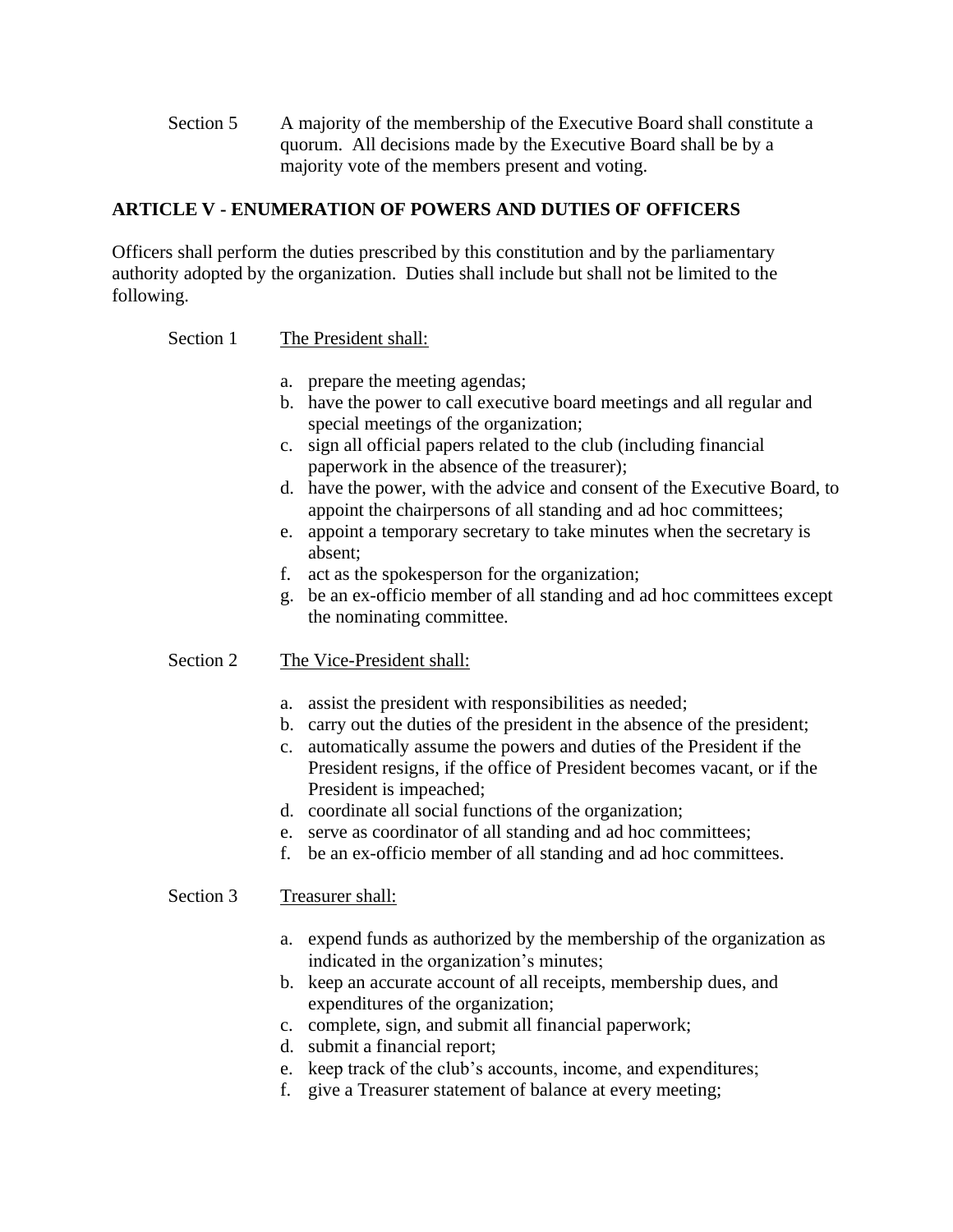- g. request financial assistance from the Student Government Association and Budget and Management Committee if needed;
- h. be responsible for the organization complying with the policies and procedures set forth by the Student Activities office.

Section 4 The Secretary shall:

- a. keep a proper record of all activities of the club, including the minutes of every meeting;
- b. take attendance at all business meetings of the organization;
- c. prepare a roll call of members and call it when necessary;
- d. authenticate by his/her signature all records and documents of the organization;
- e. carry on the official correspondence of the club; which will be signed by the president;
- f. give 72 hours of notice of all meetings;
- g. distribute minutes within 48 hours of the meeting in accordance with the procedure set by the Student Activities Office.

#### **ARTICLE VI - ADVISOR(S)**

| Section 1 | The advisor shall be chosen by the membership at a duly constituted<br>meeting of the organization by majority vote.                                                                                                                       |
|-----------|--------------------------------------------------------------------------------------------------------------------------------------------------------------------------------------------------------------------------------------------|
| Section 2 | The faculty advisor shall serve as a non-voting ex-officio member of the<br>Executive Board.                                                                                                                                               |
| Section 3 | The advisors shall give advice for the better performance of the<br>organization.                                                                                                                                                          |
| Section 4 | The advisor shall meet his/her responsibilities to the organization as stated<br>in written directives issued by the Student Activities Office and in the<br>Club Advisor's Operating Manual located on the Student Activities<br>Website. |
| Section 5 | The advisor shall serve at the discretion of the University.                                                                                                                                                                               |

#### **ARTICLE VII - NOMINATION AND ELECTION OF OFFICERS**

Section 1 Elections shall be held for all offices, including those that are filled temporarily.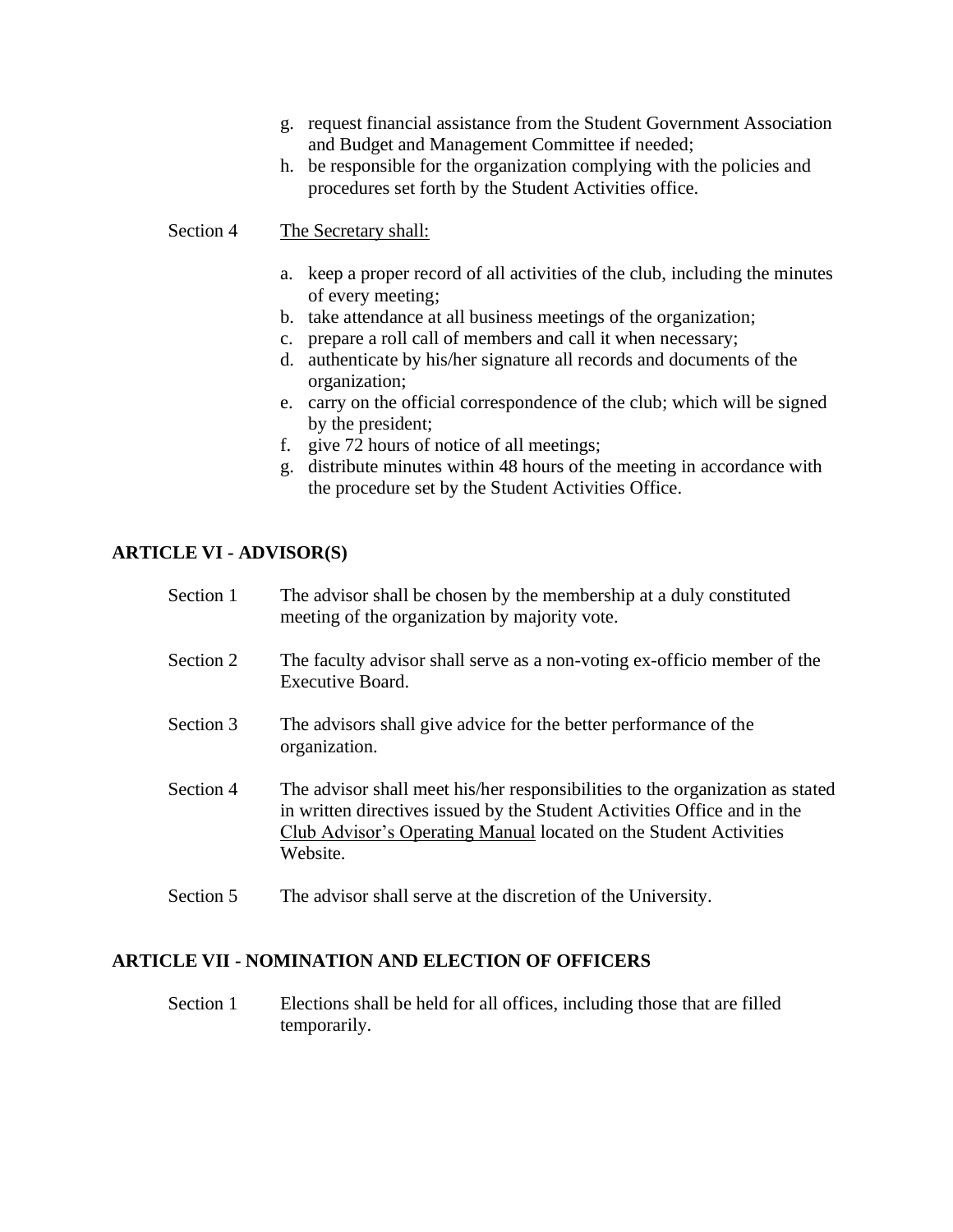- Section 2 Officers shall be elected for a term of one (1) year or until their successors are elected. They shall hold office until the first meeting of the following year when their successors shall assume office.
- Section 3 Elections shall be held during the spring semester. Elections shall take place no earlier than March 1st and no later than April 1<sup>st</sup> of each year.
- Section 4 Only active members shall be allowed to vote. Voting shall be by secret ballot unless there is only one candidate for an office in which case election may be by voice vote.
- Section 5 Officers shall be elected by a majority of those members voting in the election. If no candidate receives a majority vote on the first ballot, a revote will occur with the President casting a vote.
- Section 6 Notification of elections and nominations must be given a week's notice prior to voting.

#### **ARTICLE VIII - VACANCIES**

- Section 1 In the event of the vacancy of the office of President, the duties will be carried out by the Vice-President. The office of Vice-President will be offered to the Secretary and/or Treasurer. If neither officer wish to fill the Vice Presidency and election for the position will be held. If an existing officer does accept the Vice Presidency an election will be held for the vacant positon.
- Section 2 In the event of the vacancy of any other offices, the President will appoint a temporary officer and an election will be held as per the provision of Article VI Section 1.

#### **ARTICLE IX - IMPEACHMENT AND/OR RECALL**

- Section 1 Any officer is subject to impeachment and /or recall and removal from the office for failing to fulfill his/her constitutional responsibilities.
- Section 2 An impeachment request must be given at least a week in advance of the actual impeachment voting. Both the request and the voting must take place during regular meetings.
- Section 3 Upon conclusion of the discussion and arguments for and against impeaching the officer, a vote shall be taken. No officer shall be impeached except by a two-thirds (2/3) vote. Voting shall be by secret ballot.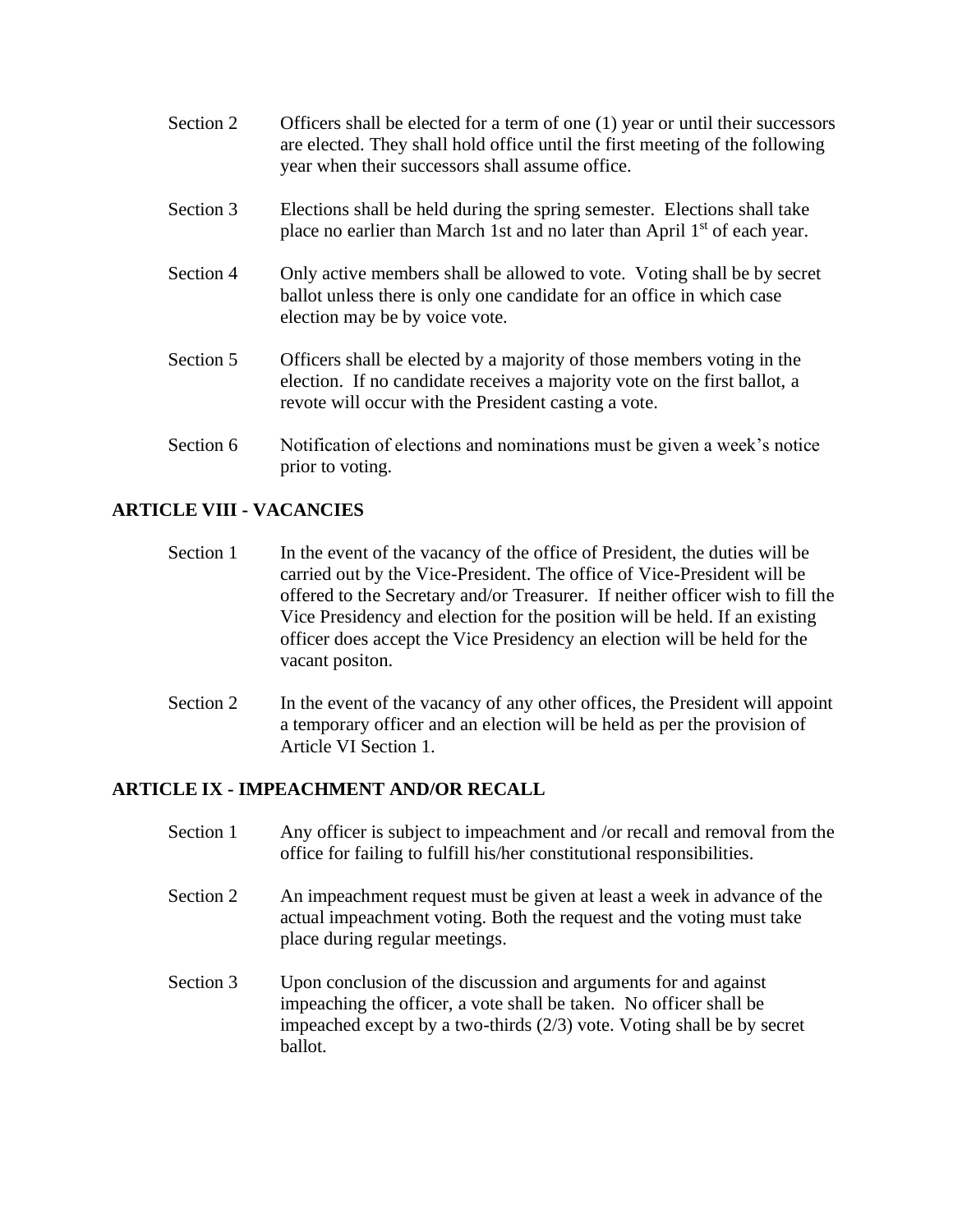| Section 4 | An officer who is impeached shall immediately relinquish his/her office |
|-----------|-------------------------------------------------------------------------|
|           | but shall be allowed to maintain active membership in the organization  |
|           | unless his/her actions have brought discredit to the organization.      |

Section 5 If an officer is impeached, the organization shall fill the position following the procedures outlined under Vacancies.

#### **Article X - Meetings**

| Section 1 | Meetings of the organization shall be held at least once a month, ideally<br>weekly, during the academic year. There must be 48 hours of notice of all<br>emergency meetings. |
|-----------|-------------------------------------------------------------------------------------------------------------------------------------------------------------------------------|
| Section 2 | Quorum a quorum shall be defined as $50\% + 1$ member of the club's<br>total voting membership. A quorum must be present for any action to take<br>place by membership.       |
| Section 3 | A quorum shall be required to conduct any official business of the<br>organization except to adjourn.                                                                         |
| Section 4 | If voting results in a tie a re-vote will take place with the President casting<br>a vote.                                                                                    |

#### **Article XI - Amendments**

| Section 1 | Amendments to this constitution must be approved by a 2/3 majority of<br>the voting membership present.                                                                                  |
|-----------|------------------------------------------------------------------------------------------------------------------------------------------------------------------------------------------|
| Section 2 | Proposed amendments to the constitution shall be automatically tabled<br>until the next scheduled meeting of the organization.                                                           |
| Section 3 | Prior written notice of the proposed change(s) and the date of the meeting<br>at which the proposed change(s) shall be voted on shall be provided to all<br>members of the organization. |
| Section 4 | The constitution may be amended at a duly constituted meeting of the<br>organization by a two-thirds $(2/3)$ vote provided that prior notice has been<br>given.                          |

#### **Article XII - Parliamentary Authority**

Robert's Rule of Order, Newly Revised shall act as the Parliamentary authority for all meetings of the club.

#### **Article XIII - Ratification**